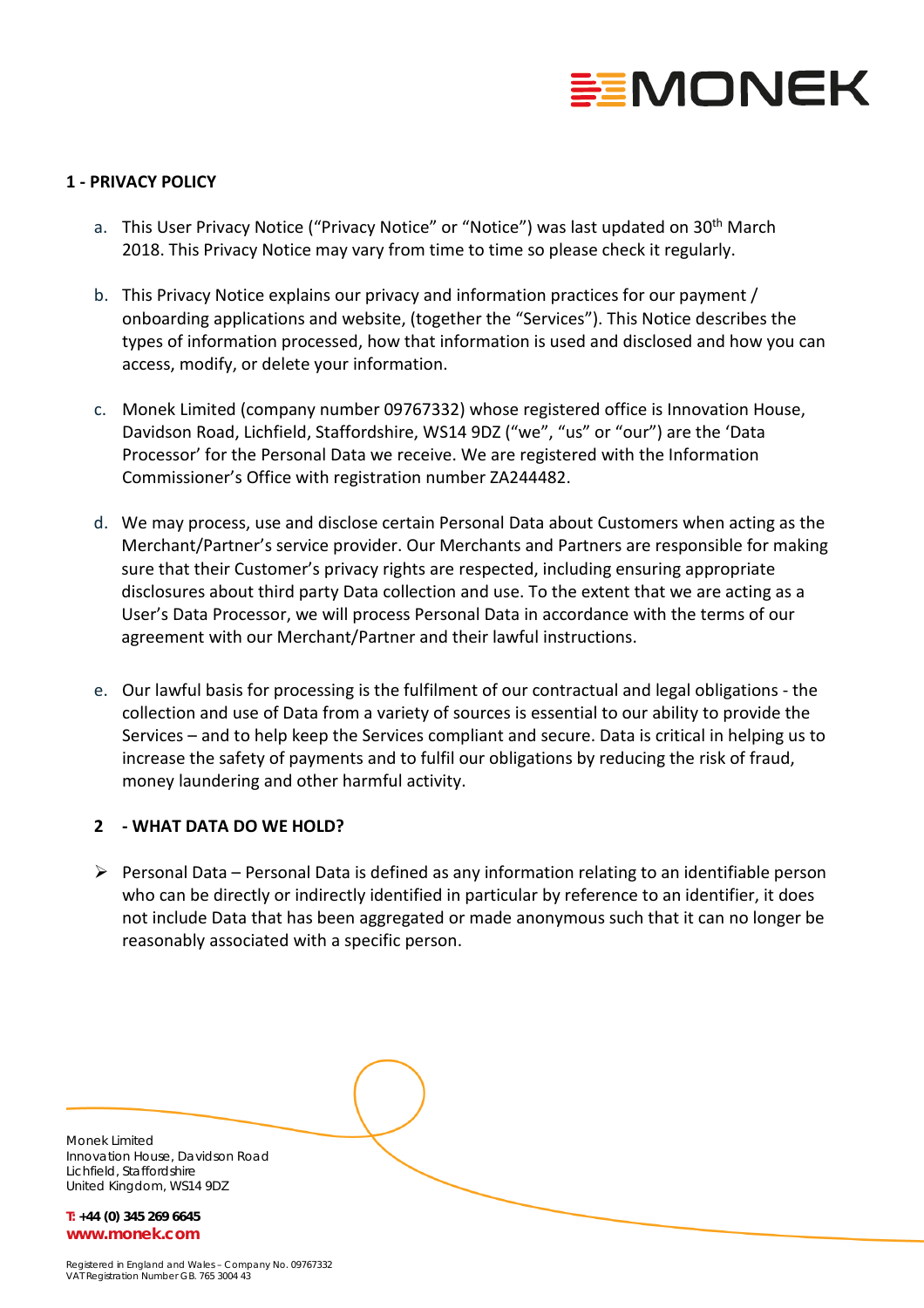

We process Personal Data in different ways. For example, when a business registers for an account, a Customer makes payments or conducts transactions through our Merchants website or application, a person logs a support ticket via email, or a Merchant enters into a Terminal Rental Agreement. We also receive Personal Data from other sources, such as our Partners, financial service providers, identity verification services and publicly available sources.

The Personal Data that we may process includes:

- a. Contact details, such as name, postal address, telephone number, email address;
- b. Financial and transaction Data, such as credit or debit card number and bank account information; and
- c. Other Personal Data, such as date of birth, proof of identity.
- $\triangleright$  Other Data any Data other than Personal Data which we receive through a variety of sources such as cookies and other technologies that record Data about the use of our websites, websites that implement our Services and the use of our Services generally.

Other Data that we may receive includes:

- a. Browser and device Data, such as IP address, device type, operating system and Internet browser type.
- b. Transaction Data, such as purchases, purchase amount, date of purchase and payment method;
- c. Cookie and tracking technology Data, such as pages visited, language preferences, other anonymous traffic Data
- d. Company Data, such as a company's legal structure, product and service offerings, jurisdiction, company records and information.

# **3 - HOW DO WE USE THE DATA?**

We may use and process the information we have been provided for the purposes outlined below as well as for any purposes specified at the time of collection:

- a. To verify an identity for compliance purposes
- b. To evaluate an application to use our Services

| Monek Limited<br>Innovation House, Davidson Road |  |
|--------------------------------------------------|--|
| Lichfield, Staffordshire                         |  |
| United Kingdom, WS14 9DZ                         |  |
| $T: +44$ (0) 345 269 6645                        |  |

**www.monek.com**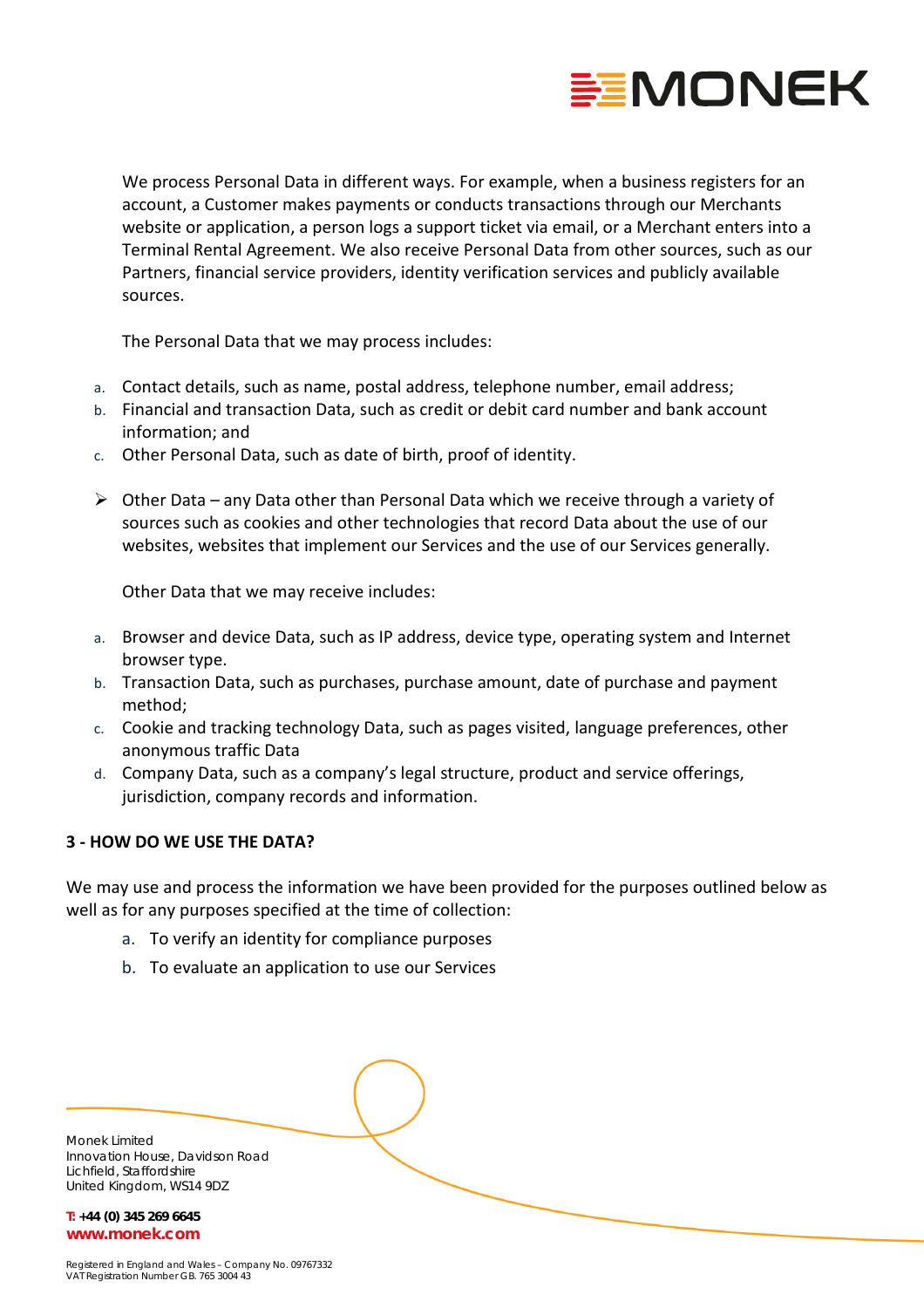

- c. To conduct manual or systematic monitoring for fraud and other harmful activity
- d. To respond to enquiries, send service notices and provide customer support
- e. To authorise and settle payments on behalf of our Merchants, communicate regarding transaction processing and provide related customer service
- f. For audits, regulatory purposes and compliance with industry standards
- g. To improve or modify our Services
- h. To conduct aggregate analysis and develop business intelligence that enable us to operate, protect, make informed decisions and report on the performance of our business
- i. To send you important notices such as communications about changes to this Privacy Notice and any terms and conditions and policies for our Services
- j. To sell, make ready for sale or dispose of our business in whole or in part including to any potential buyer or their advisers
- k. Where we are required to do so by law, court order or other legal process
- l. Where, acting in good faith, we believe disclosure is necessary to assist in the investigation or reporting of suspected illegal or other wrongful activity. This may include exchanging information with other companies and organisations for the purposes of fraud protection and credit risk reduction
- m. In order to enforce or apply our terms and conditions and other agreements with third parties.
- n. We may disclose your Personal Data to our third party Data processers who may process Data on our behalf to enable us to carry out our usual business practices such as Terminal logistics

### **4 - DATA RETENTION**

- a. We retain the information we collect for as long as necessary to provide the Services you have requested, or for other essential purposes such as complying with legal obligations, resolving disputes and enforcing our agreements.
- b. Please note that we have a variety of obligations to retain the Data that we have been provided, including to ensure that transactions can be appropriately processed, settled, refunded or charged-back, to help identify fraud and to comply with anti-money laundering and other laws and rules that apply to us and to our financial service providers. Accordingly, even if you close your Account, we will retain certain Data to meet our obligations. There may

Monek Limited Innovation House, Davidson Road Lichfield, Staffordshire United Kingdom, WS14 9DZ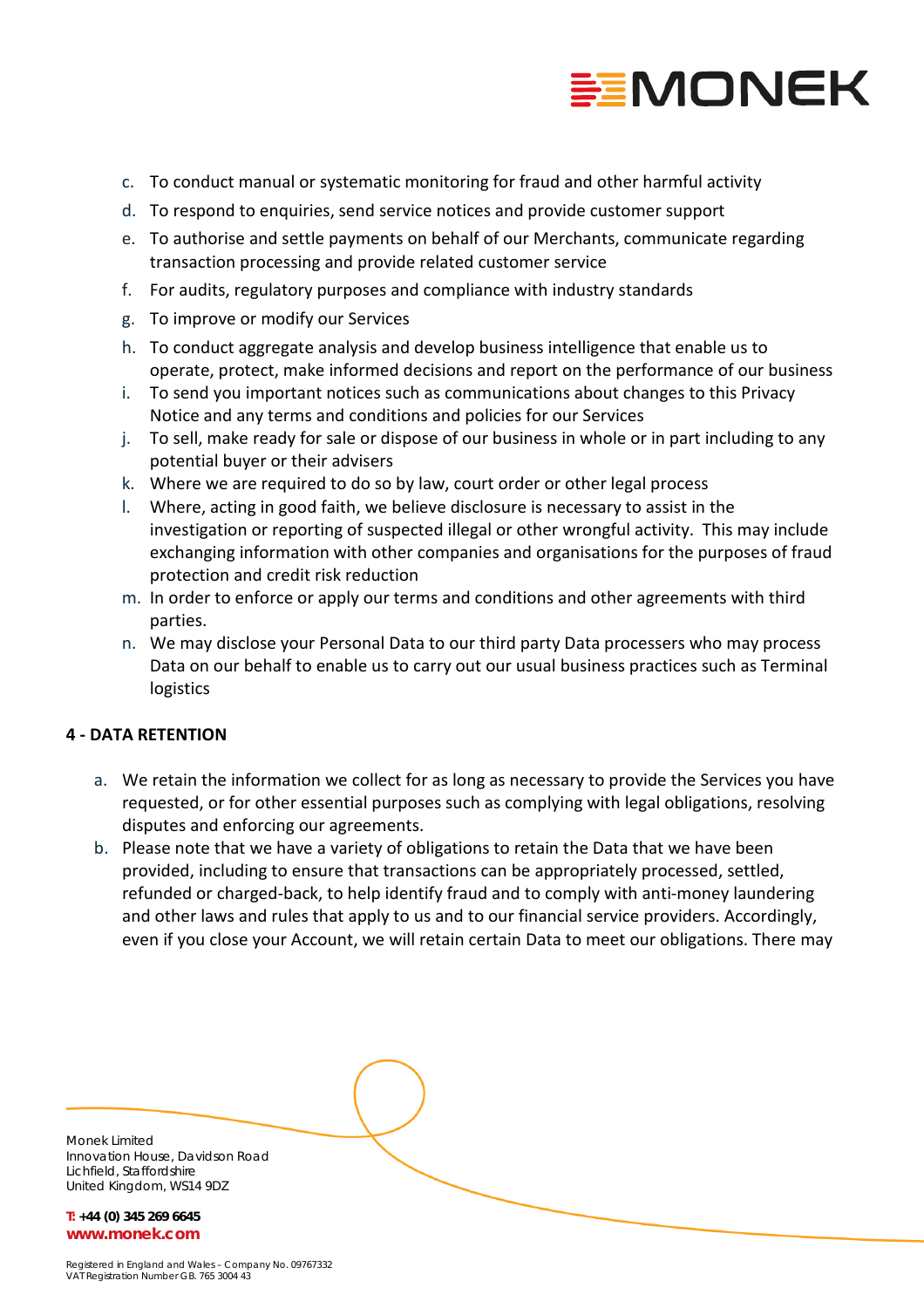

also be residual Data that will remain within our Databases and other records, which will not be removed.

c. It is the responsibility of our Merchants and Partners for whom we provide access to our systems to advise us if any of their members of staff are no longer with the business to allow us to delete their access and data in accordance with our data retention and IT Security policies.

## **5 - YOUR RIGHTS**

- a. When you use our Services and provide us with your Personal Data you are agreeing that we may use your Personal Data for the purposes set out in this Privacy Notice.
- b. You have the right to opt out of receiving any marketing information which we send you.
- c. If our processing of Personal Data is based on your consent, you have the right to withdraw consent for future processing at any time by contacting us. Please note, however, that we may still be entitled to process your Personal Data if we have another legitimate reason (other than consent) for doing so
- d. You have the right to obtain information regarding the processing of your Personal Data and access to the Personal Data which we hold about you
- e. In accordance with GDPR regulations, there is the right to receive some Personal Data in a structured, commonly used and machine-readable format where this is technically feasible. Please note that this right only applies to Personal Data which you have provided to us.
- f. You have the right to request that we correct your Personal Data if it is inaccurate or incomplete, please complete a Data Subject Access Request form and make clear what Personal Data you would like to have changed. For your protection, we may only implement requests with respect to the Personal Data associated with the particular email address that you use to send us your request and we may need to verify your identity before implementing your request. We will try to comply with your request as soon as reasonably practicable.
- g. You have the right to request that we erase your Personal Data in certain circumstances. Please note that there may be circumstances where you ask us to erase your Personal Data but we are legally entitled to retain it
- h. In accordance with GDPR regulations, there is the right to request that we restrict our processing of your Personal Data in certain circumstances. Again, there may be circumstances where you ask us to restrict our processing of your Personal Data but we are legally entitled to refuse that request.

Monek Limited Innovation House, Davidson Road Lichfield, Staffordshire United Kingdom, WS14 9DZ